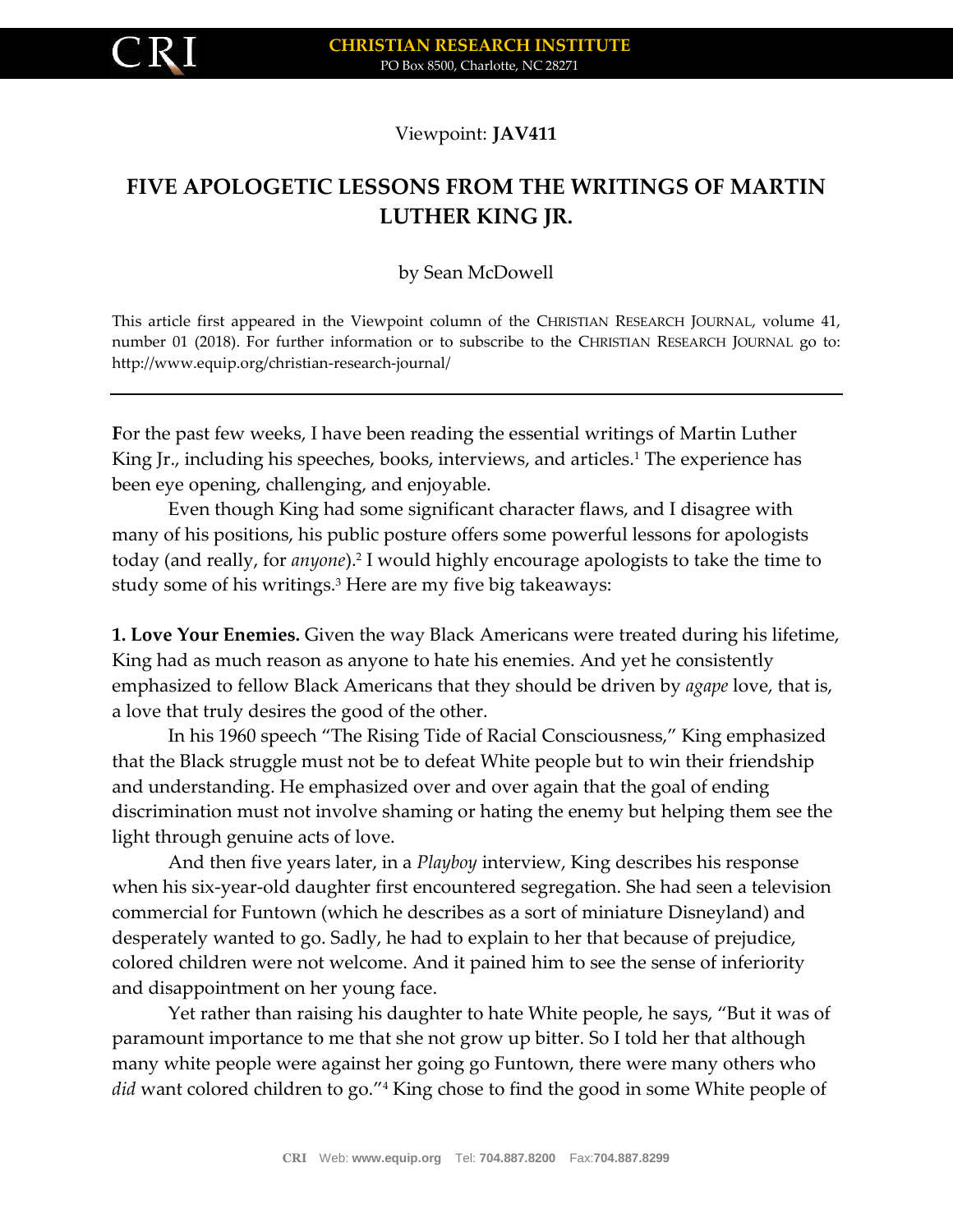his day. He refused to hate Whites, and in fact was committed to loving them, even amidst the horrible things many said and did to him and his family.

This, of course, is a biblical idea. In the Sermon on the Mount, Jesus said, "But I say to you, love your enemies and pray for those who persecute you" (Matt. 5:44 ESV).

Sadly, sometimes apologists forget this truth. In an age when Christian beliefs are increasingly considered extremist, and there are efforts both to punish and silence Christians, $5$  we must not respond with bitterness or anger. We must respond (as King would encourage us) with love.

**2. Ends Do Not Justify the Means.** In a 1961 address called "Love, Law, and Disobedience," King emphasized how the means of ending racial injustice must be as just as the message. He explained, "We cannot believe, or we cannot go with the idea that the end justifies the means because the end is a preexistent means." 6

This idea appears like a drumbeat throughout his writings and was at the heart of his philosophy of nonviolent resistance. For the sake of his conscience, King refused to adopt evil methods, even if those methods may have helped advance the cause of justice.

Out of a desire to advance the cause of Christ, apologists may be tempted to adopt unjust means. For instance, apologists often are tempted to overstate the evidence (and it can be especially hard because we have good intentions of seeing someone convinced or converted!).

I have seen apologists use terms like "overwhelming evidence" for their views and "utterly false" for others. This may be true sometimes, but is the evidence typically that black-and white? The truth and evidence are on our side, so we have no reason to misstate them.

When we misstate the evidence, especially in an age when people can check the facts, we undermine our personal credibility as well as the credibility of the broader church. King would remind us that the ends and means must *both* be just.

**3. Count the Cost, but Be Optimistic about the Future.** King was fully aware that his efforts could cost him his life. He was stabbed, his home was bombed multiple times, and he ultimately was shot to death. Amidst his suffering, however, he refused to succumb to despair. He believed good would overcome. In a 1961 address, King said, "Before the victory of brother is achieved, some will maybe face physical death, but we shall overcome. Before the victory is won, some will lose jobs, some will be called communists, and reds, merely because they believe in brotherhood, some will be dismissed as dangerous rabble-rousers and agitators merely because they're standing up for what is right, but we shall overcome." <sup>7</sup> Then in his final public address on April 3, 1968, the night before his assassination, King proclaimed these seemingly prophetic words:

*Well, I don't know what will happen now. We've got some difficult days ahead. But it doesn't matter with me now. Because I've been to the mountaintop. And I*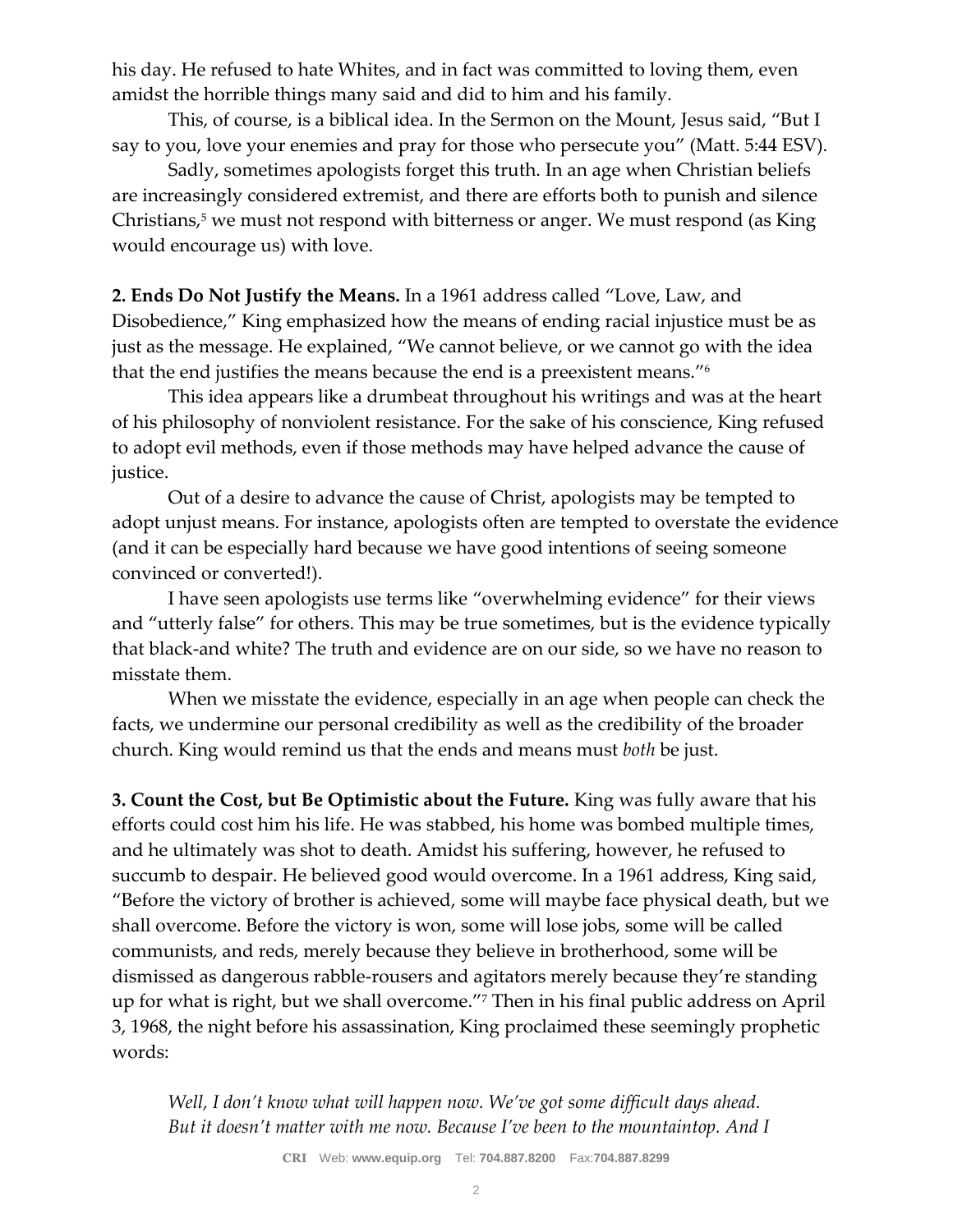*don't mind. Like anybody, I would like to live a long life. Longevity has its place. But I'm not concerned about that now. I just want to do God's will. And He's allowed me to go up to the mountain. And I've looked over. And I've seen the promised land. I may not get there with you. But I want you to know tonight, that we, as a people will get to the promised land. And I'm happy, tonight. I'm not worried about anything. I'm not fearing any man. Mine eyes have seen the glory of the coming of the Lord.*<sup>8</sup>

King was fully aware of the potential cost of fighting for justice. He embraced it. Yet he still found peace and hope through his faith in the Lord.

Given our increasingly secular cultural milieu, it is easy to slip into despair. It is easy to give up. But King would urge against it. No matter how dark things may appear, and no matter how much it may cost us to advance the gospel, we need to remember King's words: "*We shall overcome*."

**4. Everyone Can Make a Difference.** King seemed utterly convinced that each person could make a difference — and was *called* to make a difference — in the world for good. In a commencement address at Lincoln University (1961), King said, "I call upon you not to be detached spectators, but involved participants, in this great drama that is taking place in our nation and around the world."

King understood that movements take place when you change hearts and minds. And he also understood that *everyone* had a role to play in this effort. In a speech to youth in 1959, King said, "Whatever career you may choose for yourself — doctor, lawyer, teacher — let me propose an avocation to be pursued along with it. Become a dedicated fighter for civil rights. Make it a central part of your life." 9

Even if you are not a professional apologist (whatever that means), *you* too can make an important contribution. No matter what your background, profession, or experience, you can make a difference.

In the apologetics program at Biola University, I teach a class called "In Defense of the Resurrection." At the end of the class, students are assigned a final application project in which they have to find a creative way to put their knowledge into action. They write blogs, engage skeptics in conversation, make YouTube videos, write songs, teach classes, and more. The goal of the project is simply to encourage students to find a way to make a difference. We may not all be in full-time apologetics work. But we can all make a contribution. As King would say, we are each called to make a difference for the advancement of the gospel.

**5. Have a Tough Mind, but a Tender Heart.** In his book *The Strength to Love*, King said, "We must combine the toughness of the serpent and the softness of the dove, a tough mind and a tender heart."

King spoke truth unequivocally. He wasn't afraid to criticize the government for passing unjust laws. And in his famous *Letter from Birmingham City Jail,* he boldly